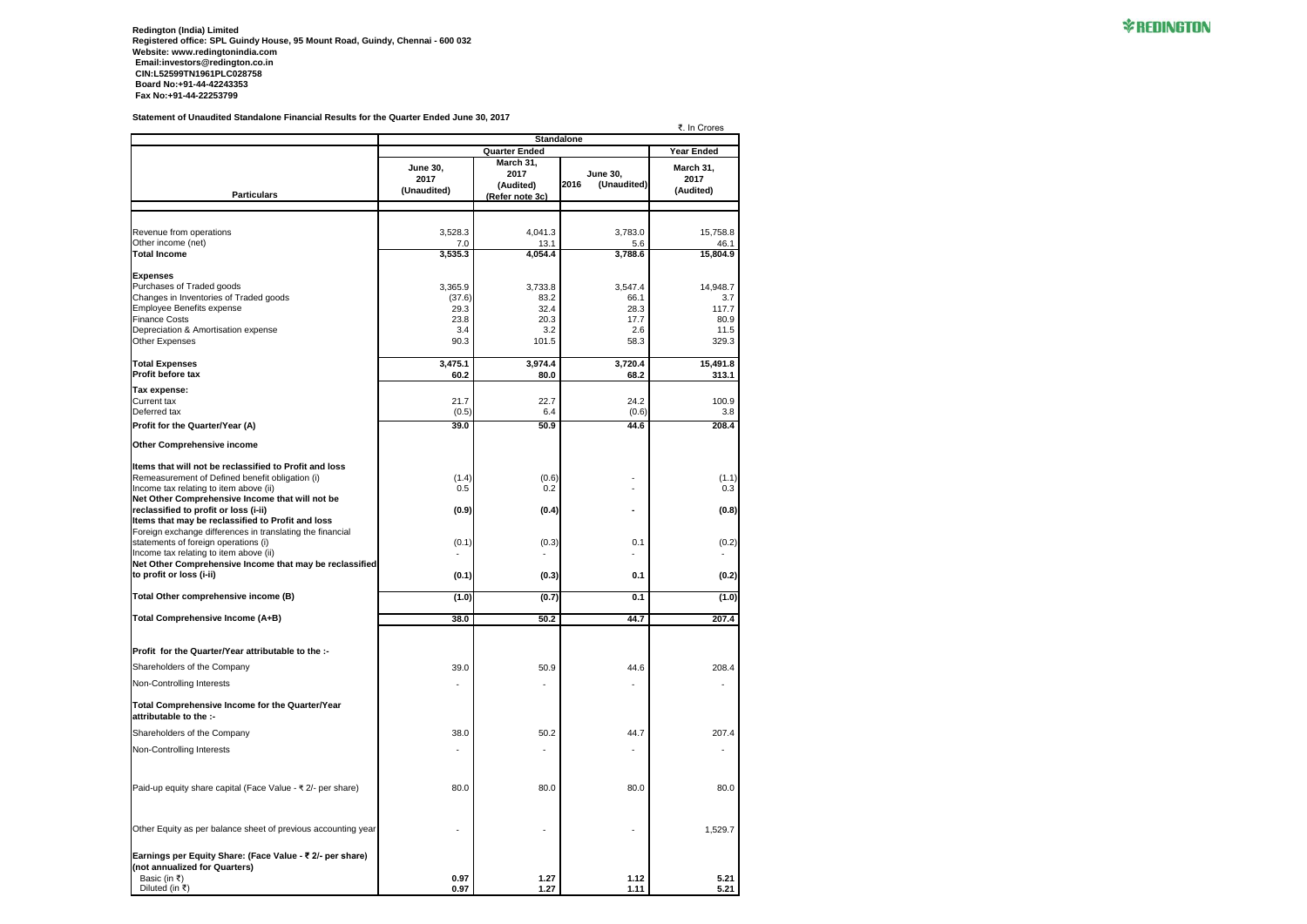**Redington (India) Limited Registered office: SPL Guindy House, 95 Mount Road, Guindy, Chennai - 600 032 Website: www.redingtonindia.com Email:investors@redington.co.in CIN:L52599TN1961PLC028758 Board No:+91-44-42243353 Fax No:+91-44-22253799**

## **Statement of Unaudited Consolidated Financial Results for the Quarter Ended June 30, 2017**

|                                                                                                                | ₹. In Crores                                |                   |                 |               |  |  |
|----------------------------------------------------------------------------------------------------------------|---------------------------------------------|-------------------|-----------------|---------------|--|--|
|                                                                                                                | <b>Consolidated</b><br><b>Quarter Ended</b> |                   |                 |               |  |  |
|                                                                                                                |                                             | <b>Year Ended</b> |                 |               |  |  |
|                                                                                                                | <b>June 30,</b>                             | March 31,<br>2017 | <b>June 30,</b> | March 31,     |  |  |
|                                                                                                                | 2017                                        | (Audited)         | 2016            | 2017          |  |  |
| <b>Particulars</b>                                                                                             | (Unaudited)                                 | (Refer note 3c)   | (Unaudited)     | (Audited)     |  |  |
|                                                                                                                |                                             |                   |                 |               |  |  |
| Revenue from operations                                                                                        | 9,872.9                                     | 10,795.0          | 9,633.4         | 41,114.7      |  |  |
| Other income (net)                                                                                             | 8.0                                         | 18.1              | 7.6             | 41.3          |  |  |
| <b>Total Income</b>                                                                                            | 9,880.9                                     | 10,813.1          | 9,641.0         | 41,156.0      |  |  |
| <b>Expenses</b>                                                                                                |                                             |                   |                 |               |  |  |
| Purchases of Traded goods                                                                                      | 9,300.3                                     | 9,805.3           | 8,943.3         | 38,404.4      |  |  |
| Changes in Inventories of Traded goods                                                                         | 13.0                                        | 339.1             | 176.5           | 393.6         |  |  |
| <b>Employee Benefits expense</b>                                                                               | 152.0                                       | 165.6             | 152.9           | 627.3         |  |  |
| <b>Finance Costs</b>                                                                                           | 41.5                                        | 37.8              | 37.5            | 157.0         |  |  |
| Depreciation & Amortisation expense<br><b>Other Expenses</b>                                                   | 13.9<br>231.6                               | 13.8<br>251.0     | 13.3<br>185.5   | 54.7<br>864.5 |  |  |
|                                                                                                                |                                             |                   |                 |               |  |  |
| <b>Total Expenses</b>                                                                                          | 9,752.3                                     | 10,612.6          | 9,509.0         | 40,501.5      |  |  |
| Profit before tax                                                                                              | 128.6                                       | 200.5             | 132.0           | 654.5         |  |  |
| Tax expense:                                                                                                   |                                             |                   |                 |               |  |  |
| <b>Current tax</b>                                                                                             | 31.7                                        | 45.8              | 34.5            | 171.3         |  |  |
| Deferred tax                                                                                                   | (2.4)                                       | 1.4               | 0.3             | 6.5           |  |  |
| Profit for the Quarter/Year (A)                                                                                | 99.3                                        | 153.3             | 97.2            | 476.7         |  |  |
| <b>Other Comprehensive income</b>                                                                              |                                             |                   |                 |               |  |  |
| Items that will not be reclassified to Profit and loss                                                         |                                             |                   |                 |               |  |  |
| Remeasurement of Defined benefit obligation (i)                                                                | (1.7)                                       | (0.3)             | (0.5)           | (1.6)         |  |  |
| Income tax relating to item above (ii)                                                                         | 0.6                                         | 0.2               | 0.1             | 0.6           |  |  |
| Net Other Comprehensive Income that will not be                                                                |                                             |                   |                 |               |  |  |
| reclassified to profit or loss (i-ii)                                                                          | (1.1)                                       | (0.1)             | (0.4)           | (1.0)         |  |  |
| Items that may be reclassified to Profit and loss<br>Foreign exchange differences in translating the financial |                                             |                   |                 |               |  |  |
| statements of foreign operations (i)                                                                           | (7.1)                                       | (106.4)           | 34.5            | (68.5)        |  |  |
| Income tax relating to item above (ii)                                                                         |                                             |                   |                 |               |  |  |
| Net Other Comprehensive Income that may be reclassified                                                        |                                             |                   |                 |               |  |  |
| to profit or loss (i-ii)                                                                                       | (7.1)                                       | (106.4)           | 34.5            | (68.5)        |  |  |
| Total Other comprehensive income (B)                                                                           | (8.2)                                       | (106.5)           | 34.1            | (69.5)        |  |  |
| Total Comprehensive Income (A+B)                                                                               | 91.1                                        | 46.8              | 131.3           | 407.2         |  |  |
|                                                                                                                |                                             |                   |                 |               |  |  |
| Profit for the Quarter/Year attributable to the :-                                                             |                                             |                   |                 |               |  |  |
| Shareholders of the Company                                                                                    | 98.4                                        | 152.7             | 93.1            | 464.2         |  |  |
| Non-Controlling Interests                                                                                      | 0.9                                         | 0.6               | 4.1             | 12.5          |  |  |
| Total Comprehensive Income for the Quarter/Year<br>attributable to the :-                                      |                                             |                   |                 |               |  |  |
| Shareholders of the Company                                                                                    | 90.2                                        | 46.2              | 127.2           | 394.7         |  |  |
| Non-Controlling Interests                                                                                      | 0.9                                         | 0.6               | 4.1             | 12.5          |  |  |
|                                                                                                                |                                             |                   |                 |               |  |  |
| Paid-up equity share capital (Face Value - ₹ 2/- per share)                                                    | 80.0                                        | 80.0              | 80.0            | 80.0          |  |  |
| Other Equity as per balance sheet of previous accounting year                                                  |                                             |                   |                 | 3,067.9       |  |  |
| Earnings per Equity Share: (Face Value - ₹ 2/- per share)<br>(not annualized for Quarters)<br>Basic (in ₹)     | 2.46                                        | 3.82              | 2.33            | 11.61         |  |  |
| Diluted (in ₹)                                                                                                 | 2.46                                        | 3.82              | 2.33            | 11.61         |  |  |